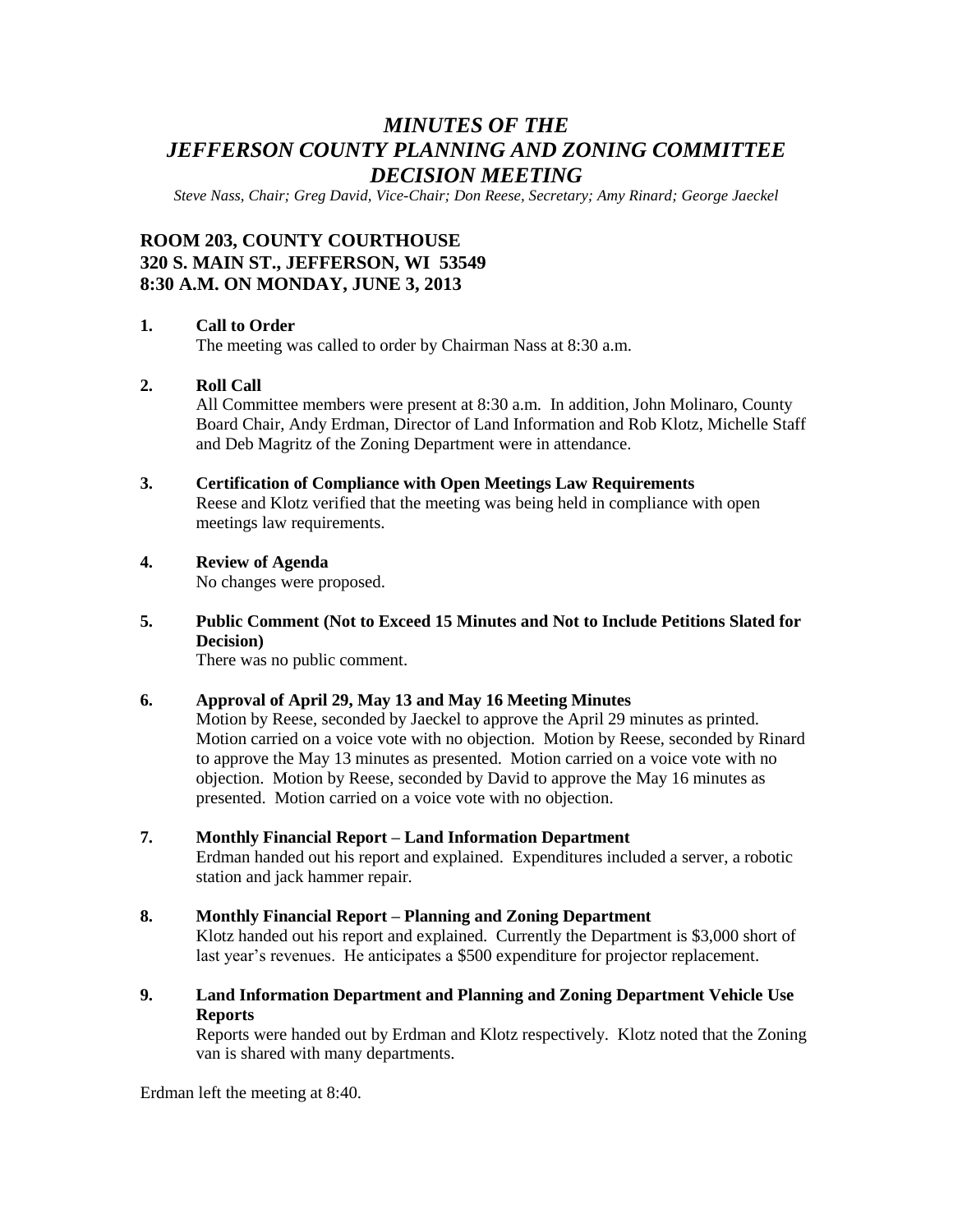**10. Discussion Regarding an Investigation by PSC of Wisconsin to Consider the Application of American Transmission Company LLC to Reconstruct an Existing Transmission Line Through Jefferson County** A letter from the PSC dated May 9, 2013 was handed out by Klotz. Rinard will attend

related meetings if she hears constituents concerns and will report back. Klotz will see that Rinard gets copies of any meeting notices sent to Zoning.

#### **11. Review of Approval for Petition R3633A-13, Harman Bos for the Harry Bos Trust, Town of Oakland**

Klotz explained the proposed revision regarding access onto CTH J, and noted that the lot will be 20 feet less in depth. The percentage of prime land being used is not changing. Motion by Reese, seconded by Jaeckel to approve the Bos revision. Motion carried on a voice vote with no objection.

#### *Please see individual files for a complete record of the following decisions:*

**12. Decisions on Petitions Presented in Public Hearing on May 16, 2013**

**APPROVE WITH CONDITIONS** R3637A-13 on a motion by Reese, seconded by Jaeckel; motion carried on a voice vote with no objection. **POSTPONE** CU1736-13 – on a motion by Nass, seconded by David; motion carried on a voice vote with no objection. The petitioner and property owner is Nancy Reese, Town of Sullivan **APPROVE WITH CONDITIONS** R3638A-13 – John Sherman/Stilling Farms Inc. Property, Town of Lake Mills on a motion by Nass, seconded by Reese; motion carried on a voice vote with no objection.

**POSTPONED ACTION ON** R3639A-13 & R3640A-13 – Kenneth Kau/Kenneth & Gerard Kau Property, Town of Palmyra on a motion by David, seconded by Reese. Motion carried on a voice vote with no objection.

**APPROVE WITH CONDITIONS** R3641A-13 on a motion by Reese, seconded by Jaeckel; **APPROVE WITH CONDITIONS** R3642A-13 on a motion by Nass, seconded by Jaeckel; **APPROVE WITH CONDITIONS** R3643A-13 on a motion by David, seconded by Jaeckel; **APPROVE WITH CONDITIONS** R3644A-13 on a motion by Reese, seconded by David. All motions carried on voice votes with no objection for the Justin Thomas Sr Property/Steven Carnes Property, Town of Palmyra **APPROVE WITH CONDITIONS** R3645A-13 – Ben Krueger c/o Chet Dolph;

Benjamin Krueger II and Steven Rohrer Property, Town of Waterloo on a motion by Reese, seconded by Jaeckel; motion carried on a voice vote with no objection. **NO ACTION TAKEN-PETITION WITHDRAWN** CU1737-13 – B R Amon & Sons, Inc/Notbohm Trust Property, Town of Lake Mills

### **13. Discussion Regarding Process for Alternate Uses of Barns and Possible Ordinance Amendment**

Klotz explained and spoke to whether this is just for old barns or also for newer structures. The next step will be to invite Steve Grabow back for work on talking points, perhaps including other departments such as Economic Development, Parks, Land and Water Conservation.

### **14. Towns Association Meeting Report**

Twelve towns were represented for Klotz's and Ehrhardt's presentations, with 26 people attending. Klotz reported that the Towns want him to formulate some questions regarding dog kennels and then send the questions to the Towns for their review.